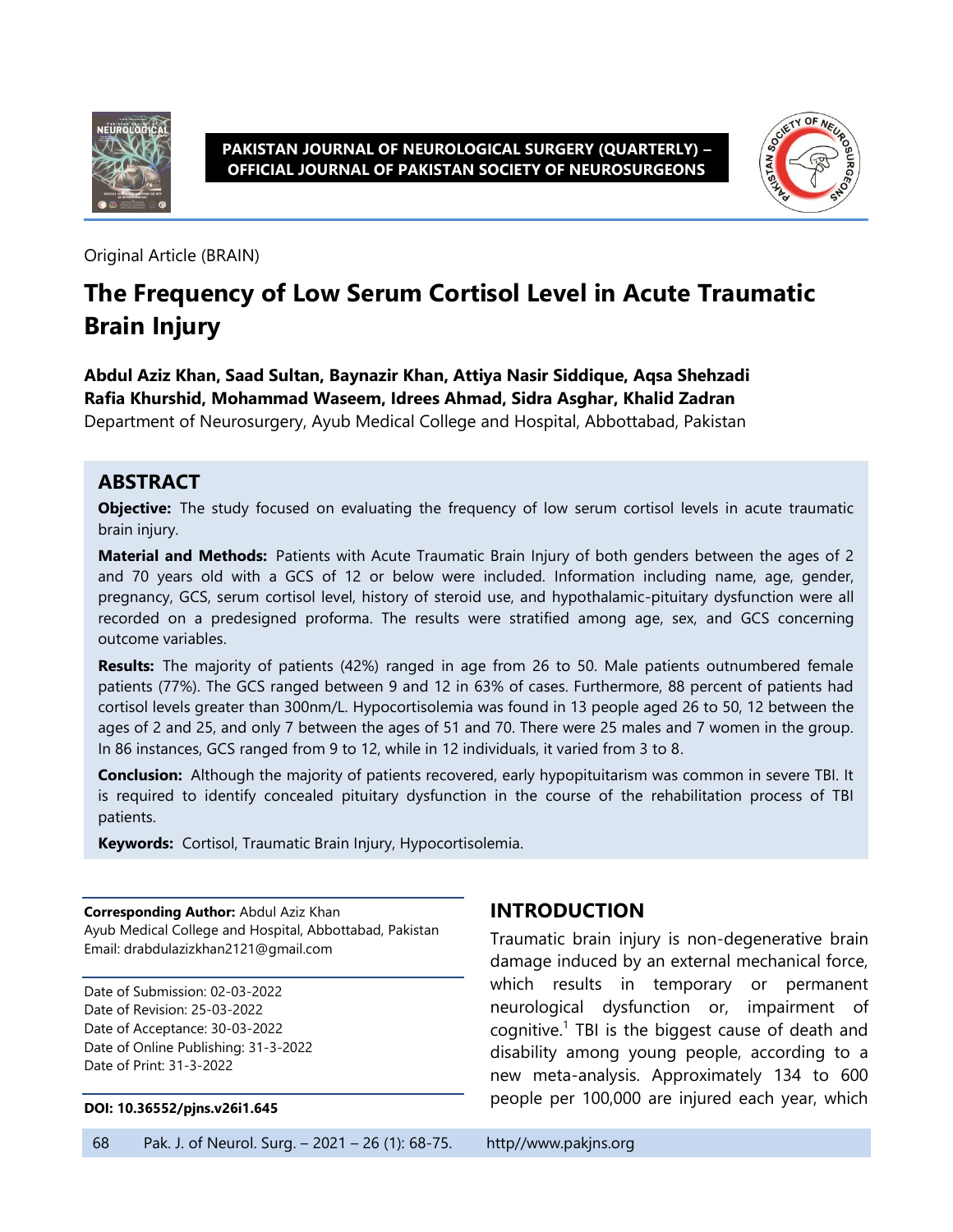has a negative impact on the country's economy.  $2$ Survivors of severe TBI usually experience a slew of physical, endocrine, and neuropsychiatric consequences that necessitate their reliance on others. Among the numerous problems associated with TBI, neuroendocrine hypopituitarism has been found to account for  $27 - 47$  percent of patients.<sup>14</sup> There is a lack of agreement on conventional diagnostic testing characteristics. 1 TBI is a major source of illness and mortality in both developed and poor nations.<sup>2</sup> According to a recent meta-analysis, traumatic brain injury affects 134 to 600 people per 100,000 people per year, with adult men having the highest prevalence, making it one of the leading causes of mortality and disability, particularly among young guys.<sup>3</sup> TBI-induced hypopituitarism is one of the most underdiagnosed forms of neuroendocrine dysfunction. The frequency of PTHP (posttraumatic hypopituitarism) among long-term TBI survivors ranges from  $1 - 83$  percent, with a considerable influence on morbidity and death. TBI is a relatively unknown cause of hypopituitarism. Severe TBI has a usually bad prognosis, and the existence of undiagnosed neuroendocrine problems may deteriorate the prognosis even further.4-6

The idiopathic etiology of this syndrome, the non-specificity of symptoms, and the absence of a consensus for screening for post-traumatic hypopituitarism have all contributed to the underdiagnosis of this devastating disorder. $2,7$  In addition to these, post-traumatic hypopituitarism contributes to the patient's neuropsychiatric symptoms, which have a detrimental influence on the prognosis of traumatic brain damage. The American College of Society of Critical Care Medicine coined the term critical illness-related corticosteroid insufficiency (CIRCI) to describe impairment of the hypothalamic-pituitary-adrenal (HPA) axis at any level, including the hypothalamus, pituitary/adrenal glands, as well as corticosteroid resistance at the peripheral level of

target tissues.

CIRCI was proposed to replace "primary/ central and secondary corticosteroid insufficiency" since it described thalamic, pituitary, or adrenal gland dysfunction. $9$  Because of the consequences of glucocorticoid insufficiency, the hypothalamic-pituitary-adrenal axis is of particular relevance in the acute setting of traumatic brain injury. Glucocorticoid shortage can result in life-threatening hyponatremia and hypotension that need pressor assistance.<sup>10</sup> CIRCI is distinguished by an excessive and prolonged inflammatory response as well as corticosteroid resistance, resulting in an insufficient corticosteroid response to acute stress.11-12

In the case of trauma, at least a plasma cortisol level evaluation should be performed to establish a baseline. Low plasma cortisol levels are linked to an increased risk of death and long-term pituitary impairments. In patients with traumatic brain injury who have low baseline blood cortisol levels, hydrocortisone supplementation should be performed.<sup>13</sup> The current study sought to ascertain the incidence of low blood cortisol levels in acute traumatic brain injury in our setting. The outcome will contribute to the current body of knowledge. Because the evidence will be based on data from the local community, the results may be used by practitioners for evidence-based practice.

# **MATERIALS AND METHODS**

## **Study Setting**

Six-month (19-11-2018 to 19-5-2019) crosssectional research was carried out in the Department of Neurosurgery, Ayub Medical Institute, Abbottabad.

## **Sample Size & Sampling Technique**

A consecutive (non-probability) sampling was considered and the sample size was calculated from the WHO sample size calculator (CI: 95%),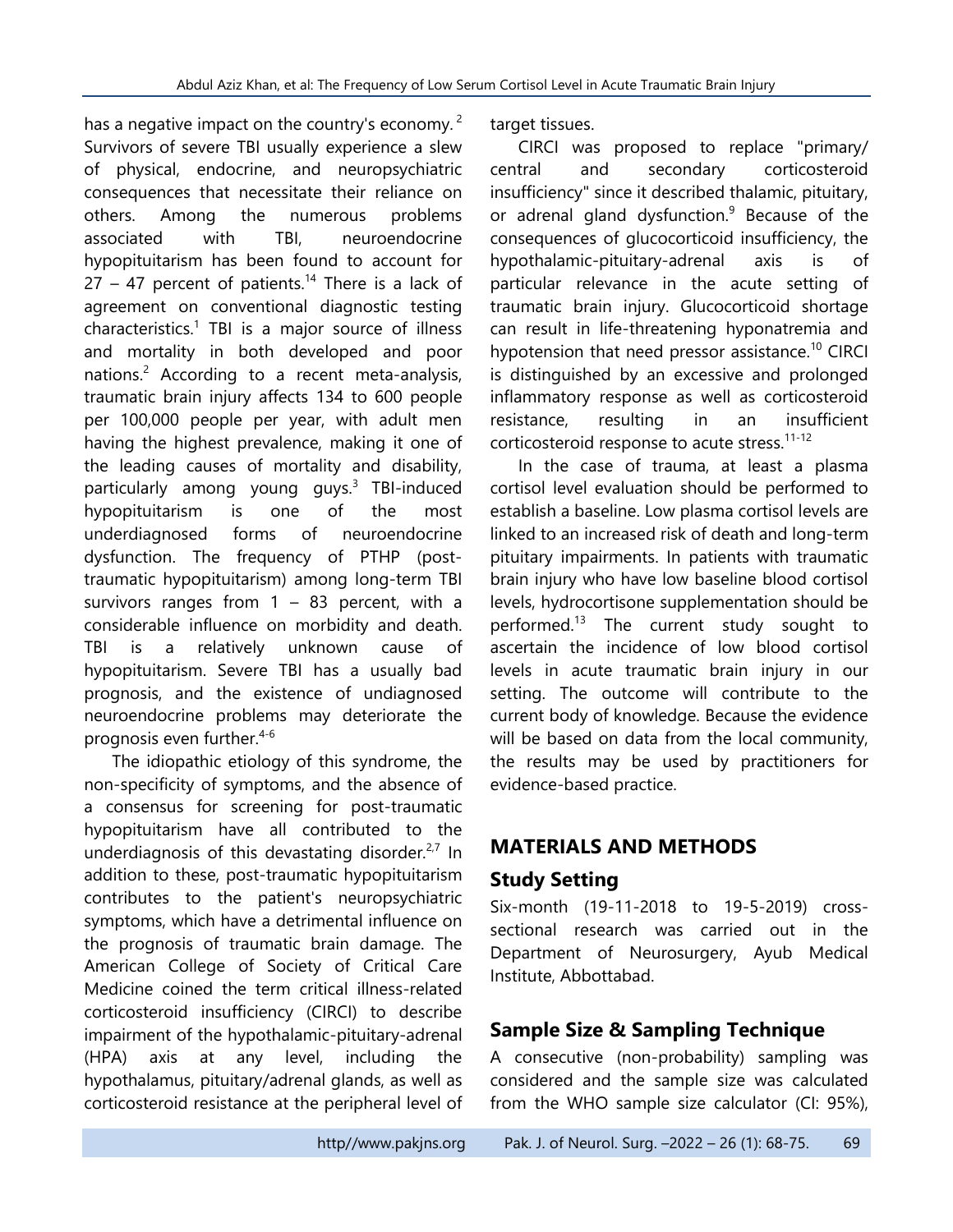anticipated population proportion of low cortisol in acute traumatic brain injury 78%, and absolute precision: 5%.

### **Inclusion Criteria**

Patients with Acute traumatic brain injury of both genders between the ages of 2 and 70 years old with a GCS of 12 or below were included.

## **Exclusion Criteria**

Patients having a history of steroid usage in the previous 6 months, as well as pregnant women, were excluded. Patients with hypothalamicpituitary dysfunction, adrenal insufficiency, or a history of cancer were not included in the study.

### **Data Collection**

The data were collected with the approval of the institutional ethical committee. Patients with TBI were included from the emergency department or out-patient door. Informed consent from all patients was taken. For further examination and assessment, the patients enrolled in Neuro-ICU. The morning serum cortisol levels were measured on day 5 after admission. Information including name, age, gender, pregnancy (for female patients only), GCS, serum cortisol level, history of steroid use, and hypothalamic-pituitary dysfunction were all recorded on a predesigned proforma.

## **Data Analysis**

All data were processed and analyzed on SPSS version 26.0. Mean values were calculated for age, cortisol levels (@ 5-day) & GCS. Frequencies and percentages were used to describe the categorical variables like gender, pregnancy, and hypocortisolemia. The results were stratified among age, sex, and GCS with respect to outcome variables. Post-stratification chi-square test was used.

# Among 264 patients, 98 (37%) were between 2 –

**RESULTS**

**Age Distribution**

25 years, 111 (42%) were between 26 – 50 years, and 55 (21%) were between 51 – 70 years. The mean age was  $30 \pm 10.981$  years.

### **Gender Distribution**

203 (77%) patients were male and 61 (23%) patients were female patients.

| <b>Table 1:</b> Background Clinical Information ( $n = 264$ ). |     |     |  |
|----------------------------------------------------------------|-----|-----|--|
| Age                                                            |     |     |  |
| <b>Subcategories</b>                                           | n   | ℅   |  |
| $2 - 25$ years                                                 | 98  | 37% |  |
| $26 - 50$ years                                                | 111 | 42% |  |
| $51 - 70$ years                                                | 55  | 21% |  |
| Gender                                                         |     |     |  |
| Male                                                           | 203 | 77% |  |
| Female                                                         | 61  | 23% |  |
| <b>GCS Score</b>                                               |     |     |  |
| $3 - 8$                                                        | 98  | 37% |  |
| $9 - 12$                                                       | 166 | 63% |  |
| <b>Serum Cortisol</b>                                          |     |     |  |
| More than 300 nm/L.                                            | 232 | 88% |  |
| Less than 300 nm/L.                                            | 32  | 12% |  |

## **Information on GCS**

GCS score among 264 patients was analyzed as 98 (37%) patients had GCS score  $3 - 8$  while 166 (63%) patients had GCS score  $9 - 12$ . The mean GCS score was 9 with SD  $\pm$  3.72.

### **Information on Serum Cortisol Levels**

Serum cortisol level among 264 patients was analyzed as 232(88%) patients had serum cortisol levels more than 300 nm/L while 32(12%) patients had serum cortisol levels less than 300 nm/L. The mean serum cortisol level was 289 with SD  $\pm$ 18.116. The status of hypocortisolemia among 264 patients was analyzed as 32(12%) patients had hypocortisolemia while 232(88%) patients didn't have hypocortisolemia.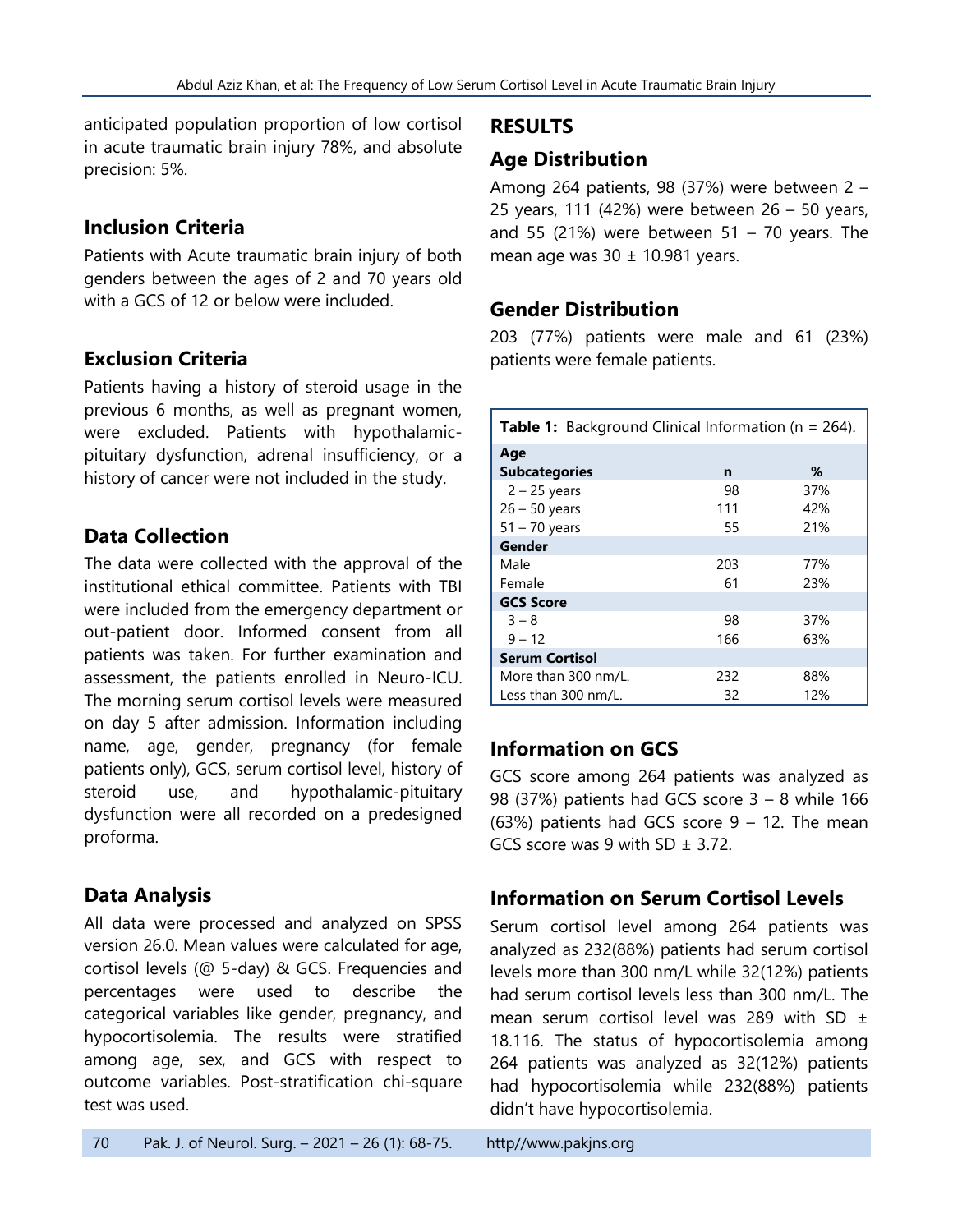# **Stratification of Hypocortisolemia**

Stratification of hypocortisolemia with respect to age, gender, and GCS score is given in **Table 2**. Hypocortisolemia was observed in 13 individuals between the ages of 26 and 50, 12 between the ages of 2 and 25, and only 7 between the ages of 51 and 70. There were 25 men and 7 women among them. GCS ranged from 9 to 12 in 86 cases and  $3 - 8$  in 12 patients.

### **DISCUSSION**

The present study sought to determine the prevalence of low blood cortisol levels in patients suffering from severe traumatic brain injury. The majority of patients (42%) were between the ages of 26 and 50. Male patients predominated (77%). In 63 percent of patients, the GCS was between 9 and 12. In addition, 88 percent of patients had cortisol levels higher than 300nm/L.12% of patients had hypocortisolemia while 88% of patients had normal cortisol levels. Contrary to popular belief, critical patients have insufficient cortisol levels in proportion to the severity of the condition, despite an increase in cortisol production in the human body in reaction to stress. Indeed, in some stressful situations, cortisol levels, whether relatively high or normal, may be insufficient for physiological stress, limiting the patient's capacity to cope with any additional stress.<sup>15</sup> TBI suffers from a lack of standardized testing protocols. In the majority of instances, diagnosing adrenal insufficiency (AI) in an intensive care unit (ICU) remains exceedingly challenging. $16-23$  AI accounts for around 30 to 50 percent of patients in rehabilitation facilities following a head injury.<sup>22</sup> There is a paucity of research on adrenal function in the first ten days after a stressful event when therapeutic care must

**Table 2:** Hypocortisolemia with respect to age, gender, and GCS score. **HYPOCORTISOLEMIA** (n=264) **Variables Present Absent Chi-Square p-value Age**  $2 - 25$  12 86 0.0378 0.981 (Insignificant result)  $26 - 50$  13 98 51 – 70 7 48 **Gender** Male 25 20 25 0.0311 0.860 (Insignificant Female 7 54 54 result) **GCS Score**  $3 - 8$  12 20 0.0022 0.962 (Insignificant result) <sup>9</sup> – <sup>12</sup> <sup>86</sup> <sup>146</sup>

> be commenced. $^{22}$  The vast majority of them have a GH (growth hormone) deficiency, whereas some have another anterior pituitary hormonal deficiency. 24 There is also a strong overlap between chronic TBI sequelae and clinical hypopituitarism features. Changes in the bloodbrain barrier, free radical-induced damage, and enhanced apoptosis are some of the pathophysiological pathways that contribute to long-term repercussions following TBI.<sup>25</sup> Hypopituitarism has mild clinical manifestations. Growth hormone (GH), adrenocorticotrophic (ACTH), gonadotropin, and thyroidal insufficiency, as well as diabetes insipidus (DI), have all been observed in the chronic phase following TBI.<sup>26-33</sup>

> Our study showed that the mean age was 30 years with SD  $\pm$  10.981. Seventy-seven percent of patients were male and 23% of patients were female. Moreover, 12% of patients had hypocortisolemia while 88% of patients didn't have hypocortisolemia. Another research, done by Mirzaie et al. found that the 1-g ACTH stimulation test revealed more instances of AI than the basal blood cortisol level and the 250-g ACTH stimulation test. The test revealed that there was no agreement between these assays. According to the various definitions of AI, the incidence of AI in the first 10 days following traumatic brain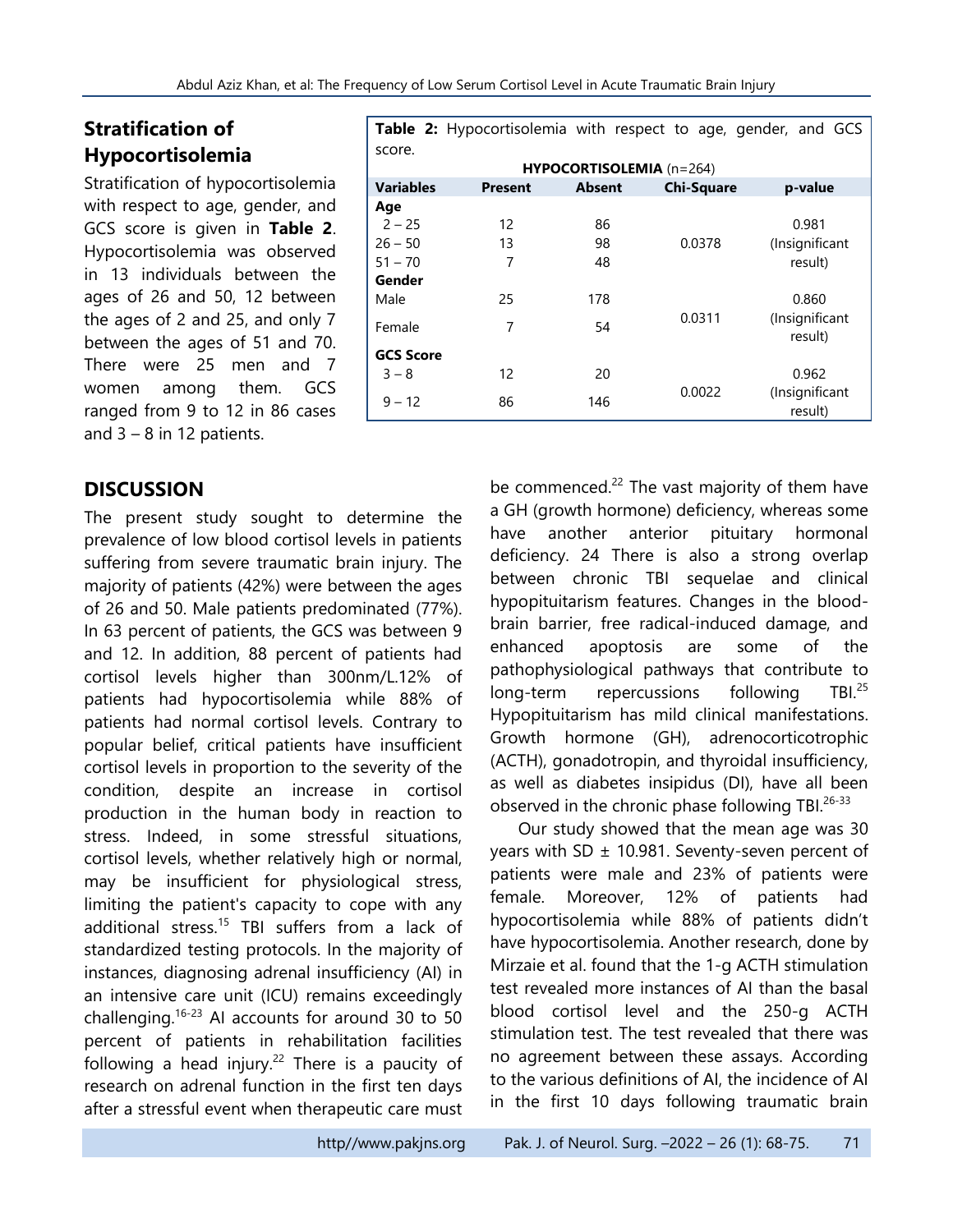injury ranged from 34% to 82 percent. The prevalence of hypocortisolemia was 10%. Patients identified by the 250-g ACTH stimulation test had a greater prevalence of hypotension and the requirement for vasopressors.<sup>34</sup>

Cortisol levels and vasopressor usage had an inverse connection, as did cortisol levels within 24 hours after damage and etomidate use. Highdose propofol and pentobarbital use was closely linked to reduced cortisol levels.<sup>35</sup> Another research, done by Hari et al, identified hormonal abnormalities in 39 of the 56 patients (70 percent) during the initial examination. Pituitary inadequacies continue after 6 and 12 months in 7 and 8 persons, respectively. The most prevalent diagnosis are hypogonadotropic hypogonadism, hypothyroidism, and growth hormone deficiency. The initial severe TBI and involvement of many hormones suggested long-term hypopituitarism. 36 Chen et al. discovered that 52.2 percent of severe TBI patients had CIRCI, and TBI-associated CIRCI was strongly associated with not only increased mortality but also more frequent complications such as pneumonia and gastrointestinal bleeding, both of which have been linked to poor outcomes in TBI patients.<sup>37</sup>

Bensalah et al, observed a 44.4 percent prevalence of PTHP at 3 months, which dropped to 34.3 percent at 12 months. Our 3-month data agree with those of Bavisetty et al, Aimaretti et al, and Schneider's studies.<sup>38-40</sup> The higher incidence of PTHP in the Bensala et al, study compared to the Klose et al. study (11%) might be explained in part by smaller patient numbers ( $n = 46$ ) and milder TBI in Klose's trial, in which 22 (50%) of patients had modest CT abnormalities. 41 A research found a 12-month prevalence of PTPH similar to what Schneider et al, Popovic et al and Agha et al, reported.<sup>42-43</sup>

## **CONCLUSION**

Although the majority of patients recovered, early

hypopituitarism was common in severe TBI. Evaluation for concealed pituitary dysfunction is required during the rehabilitation of TBI patients. Furthermore, hypocortisolemia was shown to be common in 12% of patients with severe traumatic brain injury.

#### **REFERENCES**

- 1. Bondanelli M, Ambrosio MR, Zatelli MC, De Marinis L, degli Uberti EC. Hypopituitarism after traumatic brain injury. Eur J Endocrinol. 2005; 152: 679–91.
- 2. Gururaj G. Epidemiology of traumatic brain injuries: Indian scenario. Neurol Res. 2002; 24: 24-8.
- 3. Sarkar K, Keachie K, Nguyen U, Muizelaar JP, Zwienenberg-Lee M, Shahlaie K. Computed tomography characteristics in pediatric versus adult traumatic brain injury. J Neurosurg Pediatr. 2014; 13 (3): 307–14.
- 4. Agha A, Thompson CJ. Anterior pituitary dysfunction following traumatic brain injury (TBI) Clin Endocrinol (Oxf). 2006; 64: 481–8.
- 5. Agha A, Rogers B, Mylotte D, Taleb F, Tormey W, Phillips J, et al. Neuroendocrine dysfunction in the acute phase of traumatic brain injury. Clin Endocrinol (Oxf). 2004; 60: 584–91.
- 6. Bensalah M, Donaldson M, Labassen M, Cherfi L, Nebbal M, Haffaf EM, Abdennebi B, Guenane K, Kemali Z, Ould Kablia S. Prevalence of hypopituitarism and quality of life in survivors of post-traumatic brain injury. Endocrinol Diabetes Metab. 2020; 3 (3): e00146.
- 7. Singh BK. Spectrum of skull fractures in traumatic brain injury (TBI) – A cross sectional study. J Evidence Med Health, 2016; 3 (16): 580-82.
- 8. Filer W, Harris M. Falls and traumatic brain injury among older adults. N C Med J. 2015; 76 (2): 111- 4.
- 9. Chen X, Chai Y, Wang SB, Wang JC, Yue SY, Jiang RC, Zhang JN. Risk factors for corticosteroid insufficiency during the sub-acute phase of acute traumatic brain injury. Neural Regen Res. 2020; 15 (7): 1259-1265.
- 10. Nayebaghayee H, Afsharian T. Correlation between Glasgow Coma Scale and brain computed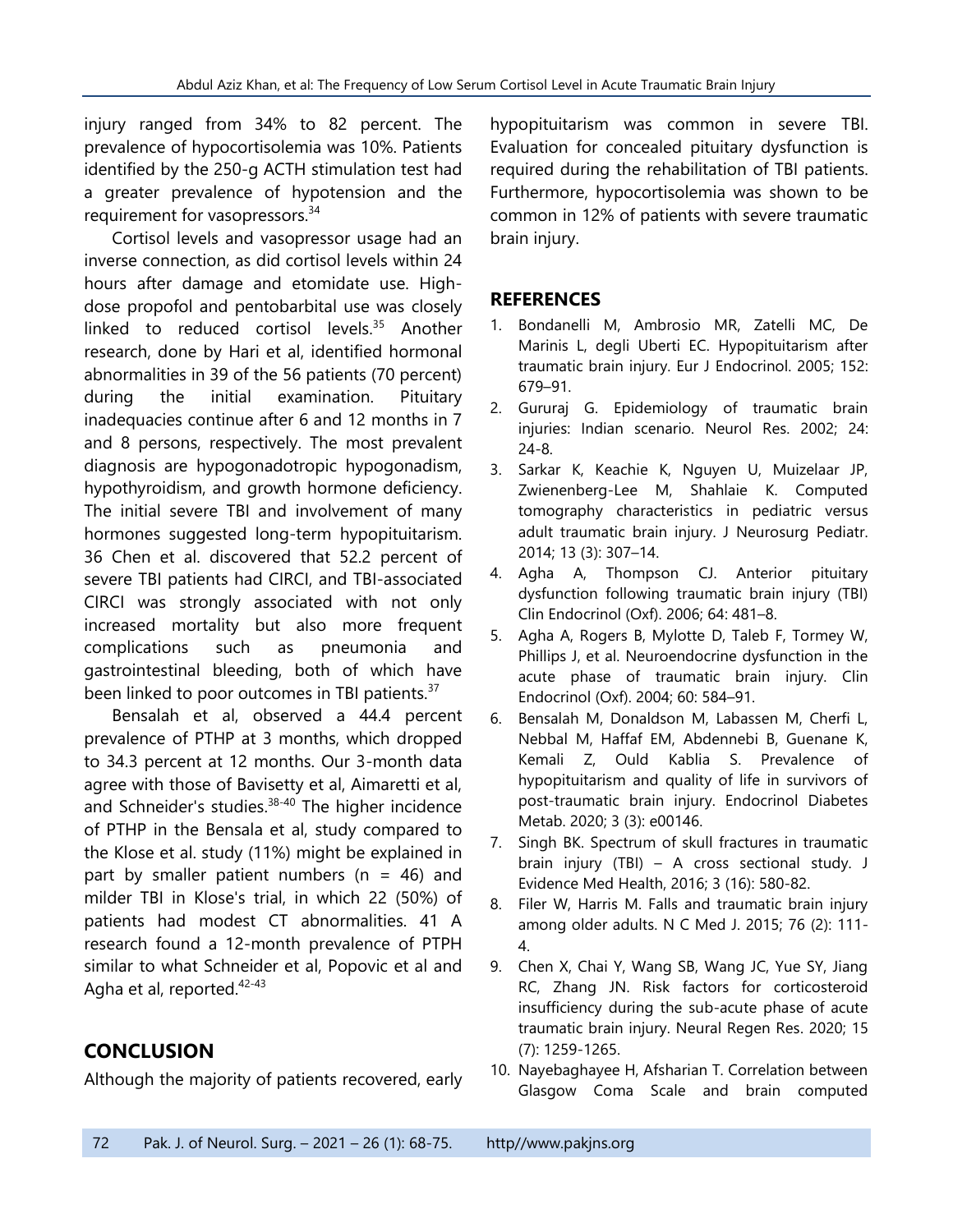tomography-scan findings in head trauma patients. Asian J Neurosurg. 2016; 11 (1): 46.

- 11. Polito A, Annane D. Adrenocortical cell tolerance to lipopolysaccharide: a new mechanism for critical illness related corticosteroid insufficiency. Crit Care Med. 2011; 39: 597-598.
- 12. Annane D, Pastores SM, Rochwerg B, Arlt W, Balk RA, Beishuizen A, Briegel J, Carcillo J, Christ-Crain M, Cooper MS, Marik PE, Umberto Meduri G, Olsen KM, Rodgers S, Russell JA, Van den Berghe G (2018) Correction to: Guidelines for the diagnosis and management of critical illness-related corticosteroid insufficiency (CIRCI) in critically ill patients (Part I): Society of Critical Care Medicine (SCCM) and European Society of Intensive Care Medicine (ESICM). Intensive Care Med. 2017; 44: 401-402.
- 13. Wintermark M, Sanelli PC, Anzai Y, Tsiouris AJ, Whitlow CT. Imaging evidence and recommendations for traumatic brain injury: Conventional Neuroimaging Techniques. J Am Coll Radiol. 2015; 12 (2): e1–14.
- 14. Schneider HJ, Kreitschmann-Andermahr I, Ghigo E, Stalla GK, Agha A. Hypothalamopituitary dysfunction following traumatic brain injury and aneurysmal subarachnoid hemorrhage: A systematic review. JAMA. 2007; 298: 1429–38.
- 15. Nieman LK, Lacroix A. Evaluation of the response to ACTH in adrenal insufficiency. Available from: http://www.Uptodate.co. Nieman m17.1
- 16. Yoshida T, Arai T, Sugano J, Yarita H, Yanagisawa H. Isolated ACTH deficiency accompanied by 'primary hypothyroidism' and hyperprolactinaemia. Acta Endocrinol (Copenh). 1983; 104: 397–401.
- 17. Jensen MD, Handwerger BS, Scheithauer BW, Carpenter PC, Mirakian R, Banks PM. Lymphocytic hypophysitis with isolated corticotropin deficiency. Ann Intern Med. 1986; 105: 200–3.
- 18. Sugiura M, Hashimoto A, Shizawa M, et al. Heterogeneity of anterior pituitary cell antibodies detected in insulin-dependent diabetes mellitus and adrenocorticotropic hormone deficiency. Diabetes Res. 1986; 3: 111–4.
- 19. Yeung SC, Chiu AC, Vassilopoulou-Sellin R, Gagel RF. The endocrine effects of nonhormonal antineoplastic therapy. Endocr Rev. 1998; 19: 144– 72.
- 20. Stawerska R, Zakrzewski K, Polis B, et al. Endocrine

disorders in children with craniopharyngiomas during the preoperative period. Arch Med Sci. 2005; 1: 218–25.

- 21. Bernard F, Outtrim J, Menon DK, Matta BF. Incidence of adrenal insufficiency after severe traumatic brain injury varies according to definition used: clinical implications. Br J Anaesth. 2006; 96: 72–6.
- 22. Salazar AM, Warden DL, Schwab K, et al. Cognitive rehabilitation for traumatic brain injury: a randomized trial. Defense and Veterans Head Injury Program (DVHIP) Study Group. JAMA. 2000; 283: 3075–81.
- 23. Bruns J, Jr, Hauser WA. The epidemiology of traumatic brain injury: a review. Epilepsia. 2003; 44 (Suppl 10): 2–10.)
- 24. Tanriverdi F, Ulutabanca H, Unluhizarci K, Selcuklu A, Casanueva FF, Kelestimur F. Three years prospective investigation of anterior pituitary function after traumatic brain injury: A pilot study. Clin Endocrinol (Oxf). 2008; 68: 573–9.
- 25. van Baalen B, Odding E, Maas AI, Ribbers GM, Bergen MP, Stam HJ. Traumatic brain injury: Classification of initial severity and determination of functional outcome. Disabil Rehabil. 2003; 25: 9– 18.
- 26. Agha A, Sherlock M, Phillips J, Tormey W, Thompson CJ. The natural history of posttraumatic neurohypophysial dysfunction. European Journal of Endocrinology, 2005; 152 (3): 371-7.
- 27. Agha A, Phillips J, O'Kelly P, Tormey W, Thompson CJ. The natural history of post-traumatic hypopituitarism: implications for assessment and treatment. The American Journal of Medicine, 2005; 118 (12): 1416-e1.
- 28. Tanriverdi F, Senyurek H, Unluhizarci K, Selcuklu A, Casanueva FF, Kelestimur F. High risk of hypopituitarism after traumatic brain injury: a prospective investigation of anterior pituitary function in the acute phase and 12 months after trauma. The Journal of Clinical Endocrinology & Metabolism, 2006; 91 (6): 2105-11.
- 29. Klose M, Juul A, Struck J, Morgenthaler NG, Kosteljanetz M, Feldt-Rasmussen U. Acute and long-term pituitary insufficiency in traumatic brain injury: a prospective single-centre study. Clinical Endocrinology, 2007; 67 (4): 598-606.
- 30. Krahulik D, Zapletalova J, Frysak Z, Vaverka M.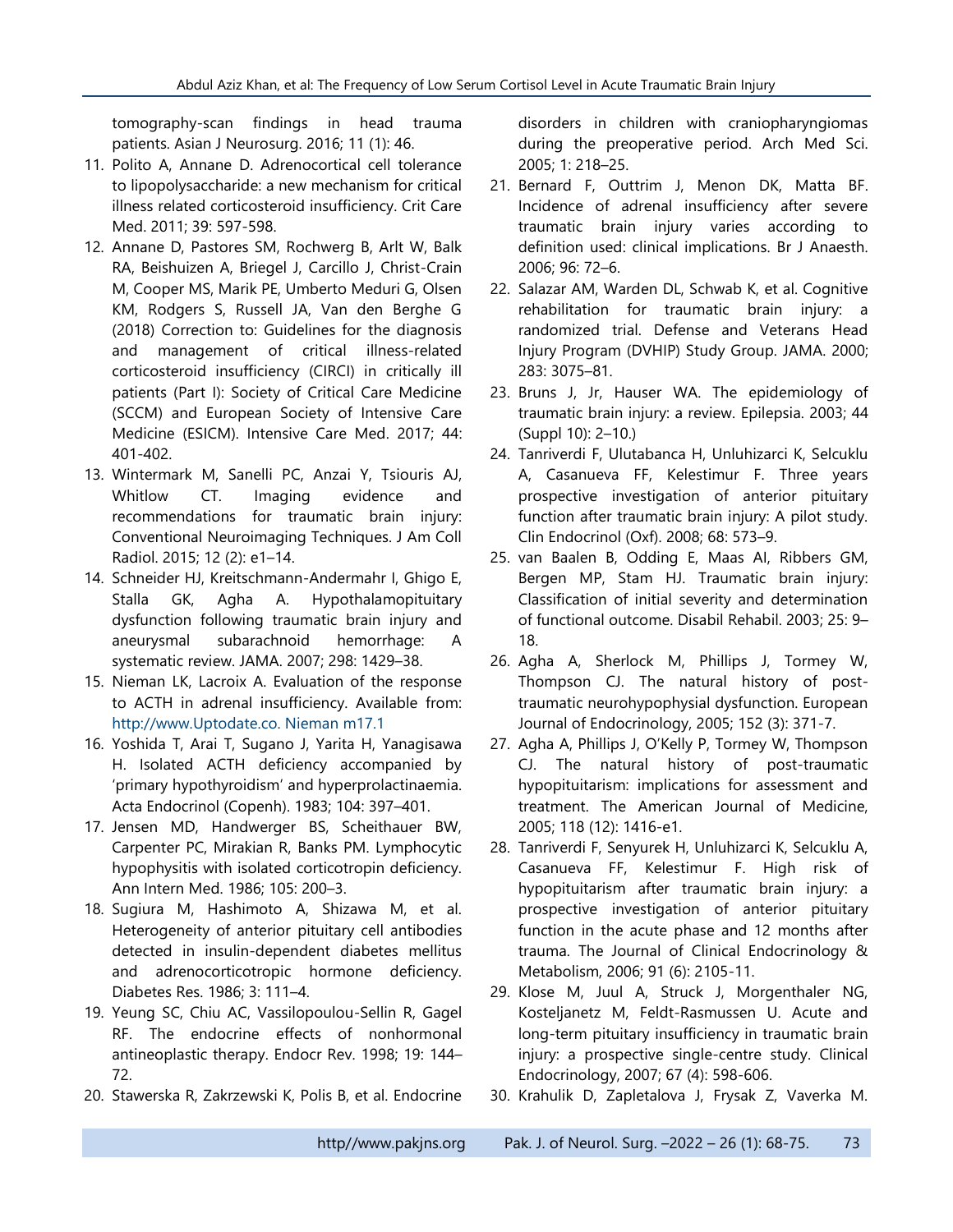Dysfunction of hypothalamic-hypophysial axis after traumatic brain injury in adults. Journal of Neurosurgery, 2010; 113 (3): 581-4.

- 31. Schneider HJ, Schneider M, Saller B, Petersenn S, Uhr M, Husemann B, Von Rosen F, Stalla GK. Prevalence of anterior pituitary insufficiency 3 and 12 months after traumatic brain injury. European Journal of Endocrinology, 2006; 154 (2): 259-65.
- 32. Bondanelli M, Ambrosio MR, Cavazzini L, Bertocchi A, Zatelli MC, Carli A, Valle D, Basaglia N, Uberti EC. Anterior pituitary function may predict functional and cognitive outcome in patients with traumatic brain injury undergoing rehabilitation. Journal of Neurotrauma, 2007; 24 (11): 1687-98.
- 33. Bavisetty S, Bavisetty S, McArthur DL, Dusick JR, Wang C, Cohan P, Boscardin WJ, Swerdloff R, Levin H, Chang DJ, Muizelaar JP. Chronic hypopituitarism after traumatic brain injury: risk assessment and relationship to outcome. Neurosurgery, 2008; 62 (5): 1080-94.
- 34. [Mirzaie](https://www.ncbi.nlm.nih.gov/pubmed/?term=Mirzaie%20B%5BAuthor%5D&cauthor=true&cauthor_uid=23515961) B, [Reza M, Tehrani](https://www.ncbi.nlm.nih.gov/pubmed/?term=Mohajeri-Tehrani%20MR%5BAuthor%5D&cauthor=true&cauthor_uid=23515961) M, [Annabestani](https://www.ncbi.nlm.nih.gov/pubmed/?term=Annabestani%20Z%5BAuthor%5D&cauthor=true&cauthor_uid=23515961) Z, [Shahrzad](https://www.ncbi.nlm.nih.gov/pubmed/?term=Shahrzad%20MK%5BAuthor%5D&cauthor=true&cauthor_uid=23515961) KM, [Mohseni](https://www.ncbi.nlm.nih.gov/pubmed/?term=Mohseni%20S%5BAuthor%5D&cauthor=true&cauthor_uid=23515961) S. Traumatic brain injury and adrenal insufficiency: morning cortisol and cosyntropin stimulation tests. [Arch Med Sci.](https://www.ncbi.nlm.nih.gov/pmc/articles/PMC3598134/) 2013 Feb. 21; 9 (1): 68–73.
- 35. [Cohan P,](https://www.ncbi.nlm.nih.gov/pubmed/?term=Cohan%20P%5BAuthor%5D&cauthor=true&cauthor_uid=16215393) [Wang C,](https://www.ncbi.nlm.nih.gov/pubmed/?term=Wang%20C%5BAuthor%5D&cauthor=true&cauthor_uid=16215393) [McArthur DL,](https://www.ncbi.nlm.nih.gov/pubmed/?term=McArthur%20DL%5BAuthor%5D&cauthor=true&cauthor_uid=16215393) [Cook SW,](https://www.ncbi.nlm.nih.gov/pubmed/?term=Cook%20SW%5BAuthor%5D&cauthor=true&cauthor_uid=16215393) [Dusick](https://www.ncbi.nlm.nih.gov/pubmed/?term=Dusick%20JR%5BAuthor%5D&cauthor=true&cauthor_uid=16215393)  [JR.](https://www.ncbi.nlm.nih.gov/pubmed/?term=Dusick%20JR%5BAuthor%5D&cauthor=true&cauthor_uid=16215393) Acute secondary adrenal insufficiency after traumatic brain injury: a prospective study. [Crit](https://www.ncbi.nlm.nih.gov/pubmed/16215393)  [Care Med.](https://www.ncbi.nlm.nih.gov/pubmed/16215393) 2005 Oct; 33 (10): 2358-66.
- 36. Hari Kumar K, Swamy M N, Khan M A. Prevalence of hypothalamo pituitary dysfunction in patients of traumatic brain injury. Indian J Endocr Metab. 2016; 20: 772-8.
- 37. Annane D, Pastores SM, Rochwerg B, Arlt W, Balk RA, Beishuizen A, Briegel J, Carcillo J, Christ-Crain M, Cooper MS, Marik PE, Umberto Meduri G, Olsen

KM, Rodgers S, Russell JA, Van den Berghe G. Guidelines for the diagnosis and management of critical illness-related corticosteroid insufficiency (CIRCI) in critically ill patients (Part I): Society of Critical Care Medicine (SCCM) and European Society of Intensive Care Medicine (ESICM). Intensive Care Med. 2017; 43: 1751-1763.

- 38. Bavisetty S, McArthur DL, Dusick JR, et al. Chronic hypopituitarism after traumatic brain injury: risk assessment and relationship to outcome. Neurosurgery, 2008; 62: 1080-1093.
- 38. Aimaretti G, Abrosio MR, Di Somma C, et al. Residual pituitary function after brain injuryinduced hypopituitarism: a prospective 12-month study. J Clin Endocrinol Metab. 2005; 90: 6085- 6092.
- 39. Schneider HJ, Schneider M, Saller B, et al. Prevalence of anterior pituitary insufficiency 3 and 12 months after traumatic brain injury. Eur J Endocrinol. 2006; 154: 259-265.
- 40. Hari Kumar KV, Swamy MN, Khan MA. Prevalence of hypothalamo pituitary dysfunction in patients of traumatic brain injury. Indian J Endocrinol Metab. 2016 Nov-Dec; 20 (6): 772-778.
- 41. Klose M, Juult A, Struck J, et al. Acute and longterm pituitary insufficiency in traumatic brain injury: a prospective single-centre study. Clin Endocrinol. 2007; 67: 598-606.
- 42. Popovic V, Aimaretti G, Casanueva FF, Ghigo E. Hypopituitarism following traumatic brain injury. Growth Horm IGF Res. 2005; 15: 177-184.
- 43. Agha A, Rogers B, Sherlock M, et al. Anterior pituitary dysfunction in survivors of traumatic brain injury. J Clin Endocrinol Metab. 2004; 89: 4929- 4936.

### **Additional Information**

**Disclosures:** Authors report no conflict of interest.

**Ethical Review Board Approval:** The study was conformed to the ethical review board requirements. **Human Subjects:** Consent was obtained by all patients/participants in this study. **Conflicts of Interest:**

In compliance with the ICMJE uniform disclosure form, all authors declare the following:

**Financial Relationships:** All authors have declared that they have no financial relationships at present or within the previous three years with any organizations that might have an interest in the submitted work.

**Other Relationships:** All authors have declared that there are no other relationships or activities that could appear to have influenced the submitted work.